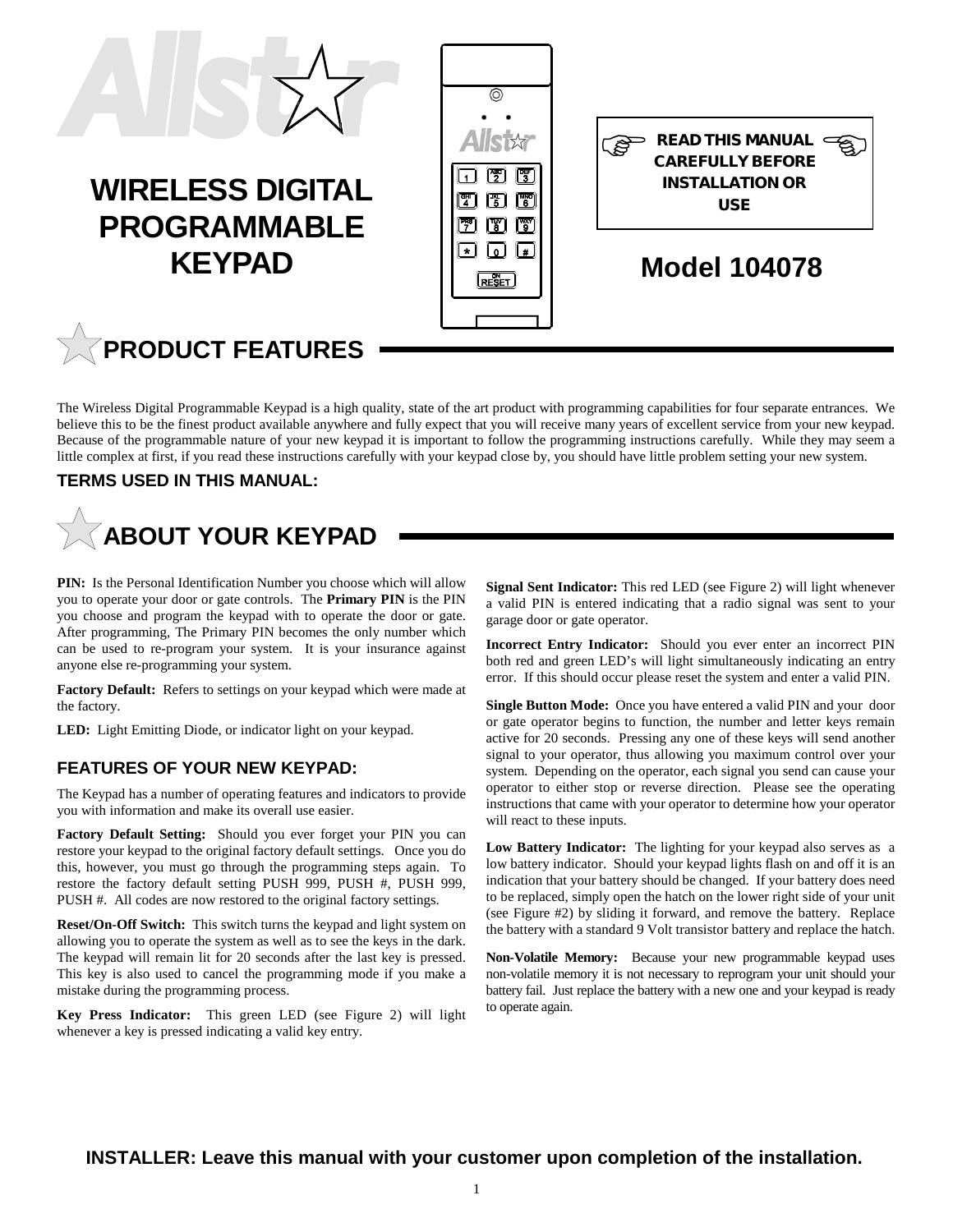## **INSTALLATION INSTRUCTIONS**



 **DISCONNECT POWER TO THE OPERATOR BEFORE AND DURING INSTALLATION OF THIS ACCESSORY. DO NOT RECONNECT POWER TO OPERATOR UNTIL INSTRUCTED TO DO SO. ENSURE DOORWAY IS WARNING CLEAR BEFORE STARTING TESTING OF UNIT.**

**STEP 1:** Choose a convenient location that does not interfere with the normal opening and closing operation of your door or gate, such as on the door jamb or on the outside wall adjacent to the door jamb. Please keep in mind that some doors will swing outward in their travel, and could damage an improperly located keypad. Try your door first to ensure there is no possibility of interference.

> **MOUNT YOUR KEYPAD A MINIMUM OF 5 FEET ABOVE THE GROUND TO KEEP IT OUT OF REACH OF CHILDREN.**

**STEP 2:** Choose your mounting hardware. The screws provided are adequate for mounting your keypad directly into wood or similar material.

**STEP 3:** Drill a 3/32 inch pilot hole to a depth of 1-1/2 inches for the bottom mounting screw. Insert the screw into the pilot hole leaving the head of the screw exposed approximately 1/8 inch from the wall. Slide the keypad over the exposed screw and position the unit vertically. While held vertically mark the position of the top hole on the wall. Remove the keypad and drill another 3/32 inch pilot hole to a depth of 3/4 inches. Slip the keypad over the bottom screw and insert the top screw.







The keypad requires you to set two specific security codes. The **Transmitter Code** is necessary for your keypad to communicate with

the receiver unit which is mounted on or in your garage door or gate operator. The second code is your **Personal Identification Number (PIN)** which allows you to activate the system. Your PIN should be guarded carefully as it is your assurance against unauthorized use of the system. The factory default PIN is 1,2,3,4 and your unit is set to this code when you first receive it.

If you look at your keypad you will notice that there are twelve keys, 1 to 9 and 0 plus two specially marked keys \* and #. Most of the keys also have letters printed on them to allow you to set a personal keyword instead of a PIN. (See Figure 2)

Follow the directions below to first program the Transmitter Code.

#### **PROGRAMMING THE TRANSMITTER CODE**

#### **Single Button Transmitter**

If your gate or door operator currently has a single button transmitter:

**STEP 1:** Locate your transmitter and open the coding hatch. You will see a coding switch block with numbers from 1 to 9 The possible setting for each switch is either "+", "0" or "-". Translate these settings into a numeric code:

#### $+ = 1$   $0 = 2$   $- = 3$

**STEP 2:** Copy the transmitter code as it is currently set into the table on the following page.

For example, Figure 3 shows DIP switch settings of:



**Figure 3**

The numeric equivalent is: 1, 2, 1, 3, 1, 2, 1, 3, 2

#### **Example Table:**

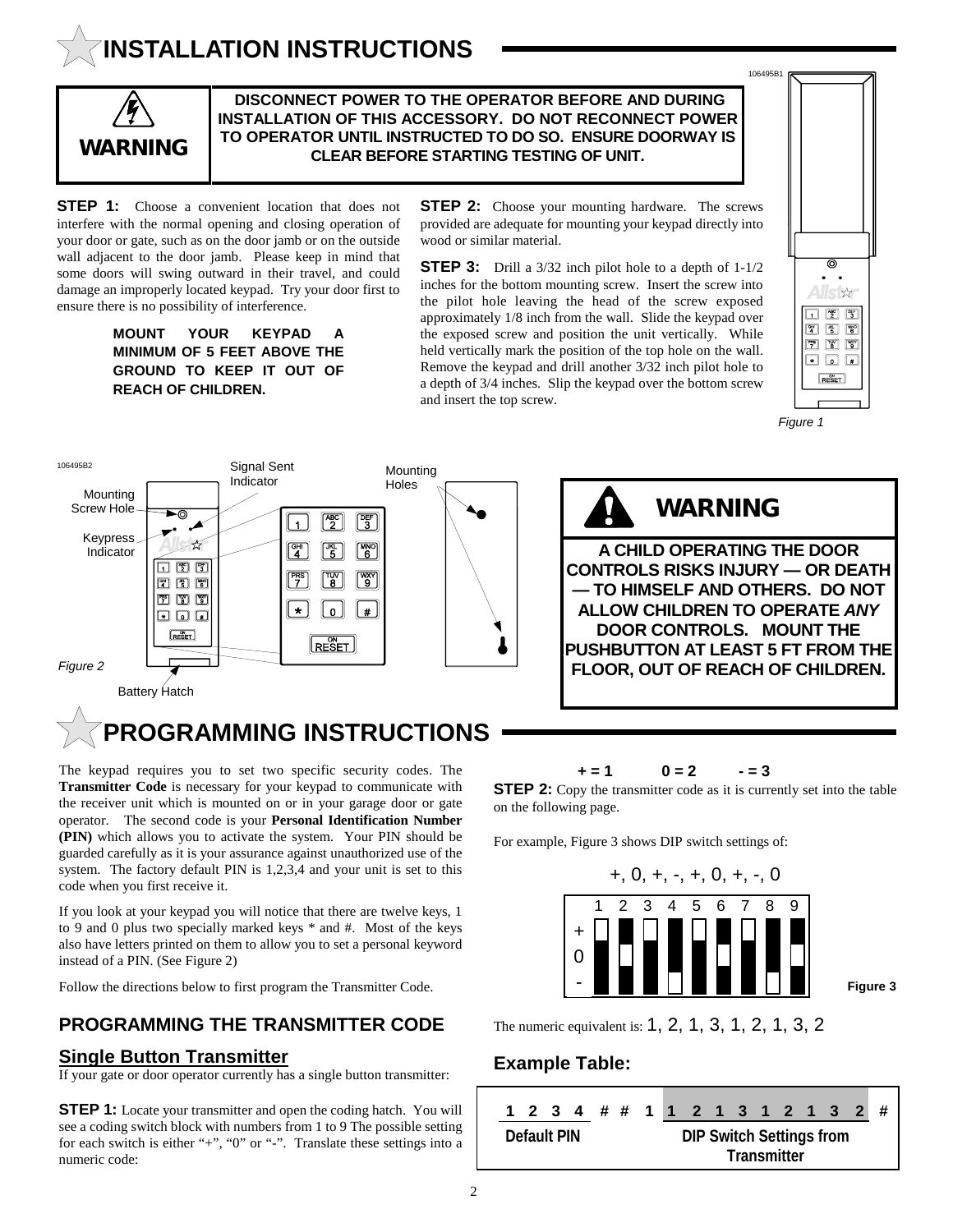**PROGRAMMING INSTRUCTIONS**

Write the settings of your transmitter DIP switches into the Transmitter Code table:



**STEP 3:** Now program your keypad:

- **1. Press the ON/Reset button.**
- **2. Enter the Factory Default PIN, 1, 2, 3, 4**
- **3. Press key #**
- **4. Press key #**

The Transmitter Code is now programmed into your Keypad.

- **5. Press key 1**
- **6. Enter the Transmitter Code you filled in above**
- **7. Press key #**

#### **Dual or Triple Button Transmitter**

If your gate or door operator has a two or three button transmitter:

**STEP 1:** Locate your transmitter and open the coding hatch. You will see a coding switch block with numbers from 1 to 8 The possible setting for each switch is either "+", "0" or "-". Translate these settings into a numeric code:

 $+ = 1$   $0 = 2$   $- = 3$ 

**STEP 2:** Copy the transmitter code as it is currently set into the table below.

For example, Figure 4 shows DIP switch settings of:  $+, 0, +, -, +, 0, +, -$ 

The numeric equivalent is: 1, 2, 1, 3, 1, 2, 1, 3



**Figure 4**

#### **Example Table:**



Write the settings of your transmitter DIP switches into the Transmitter Code table:

Note the "Transmitter Button Code" box in the table below. You must also program the code for the specific transmitter button that you will use to open the gate or door. On a two button transmitter, the left button code is 1, and right button code is 2. On a three button transmitter the left button code is 1, the middle button code is 2, and the right button code is 3. If you are programming the keypad so that the left transmitter button opens the gate or door, you will enter a 1 in the "Transmitter Button Code" box below.



**STEP 3:** Now program your keypad:

- **1. Press the ON/Reset button.**
- **2. Enter the Factory Default PIN, 1, 2, 3, 4**
- **3. Press key #**
- **4. Press key #**
- **5. Press key 1**
- **6. Enter the Transmitter Code you filled in above**
- **7. Enter the Transmitter Button Code you filled in above**
- **8. Press key #**

The Transmitter Code is now programmed into your Keypad.